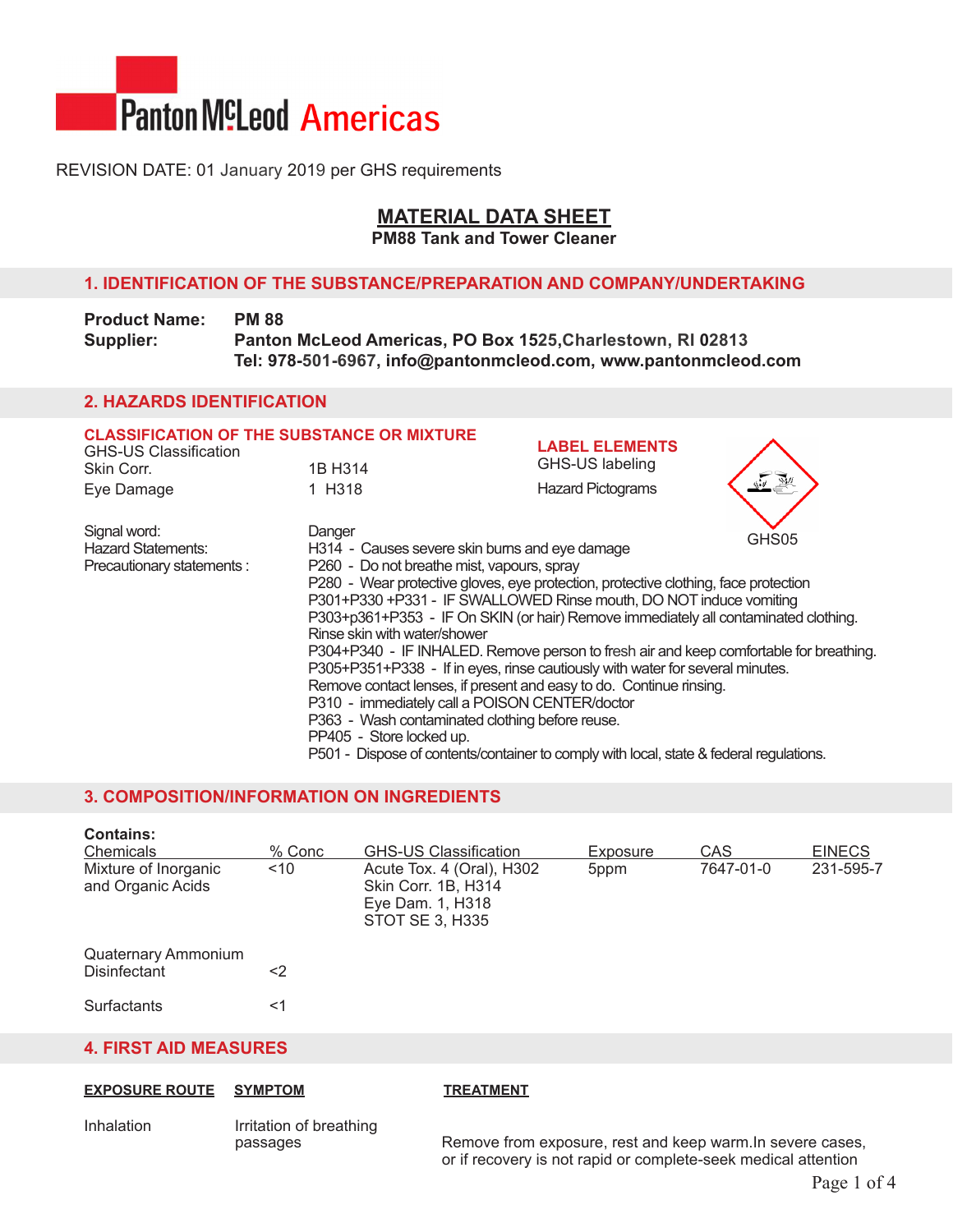| <b>Skin Contact</b> | Irritation                | Drench the skin with plenty of water, remove contaminated<br>clothes and wash before reuse. If large areas of the skin is<br>damaged or if irritation persists seek medical attention. |
|---------------------|---------------------------|----------------------------------------------------------------------------------------------------------------------------------------------------------------------------------------|
| Eye Contact         | Irritation                | Irrigate thoroughly with water for at least 10 minutes If<br>irritation persists, seek medical attention.                                                                              |
| Ingestion           | Irritation, stomach upset | Wash out mouth with water. Do not induce vomiting. If<br>patient is conscious give water to drink. Seek medical<br>attention.                                                          |

#### **5. Fire Fighting measures**

| <b>Suitable Extinguishers:</b>              | Use extinguisher suitable to cause of fire                      |
|---------------------------------------------|-----------------------------------------------------------------|
| <b>Hazardous Combustion Products:</b>       | Hydrogen Chloride                                               |
| <b>Special Equipment for Fire Fighting:</b> | Self-contained breathing apparatus and full protective clothing |

#### **6. Accidental Release measures**

**Safety Precautions: Wear appropriate PPE- See section 8**<br> **Environmental Precautions:** The Hydrogen Chloride **Environmental Precautions :<br>Clean up Procedure:** Self-contained breathing apparatus and full protective clothing

## **7. Handling and Storage**

**HANDLING**

**Ventilation** *Ventilation* Good general ventilation. LEV may be required.<br>**Recommended procedures and equipment** Avoid contact with skin & eyes. Do not breath fu Avoid contact with skin & eyes. Do not breath fumes.

**Storage Temperature range:**  $\begin{array}{ccc}\n\bullet & \bullet & \bullet & \bullet \\
\bullet & \bullet & \bullet & \bullet & \bullet \\
\bullet & \bullet & \bullet & \bullet & \bullet\n\end{array}$ **Keep away from :<br>Suitable storage media :** 

**Suitable storage media :** High density polyethylene, rubber lined mild steel, PVC

### **8. Exposure Controls/Personal protection**

**Exposure Limits:**  $5ppm (7mg/m3)$  STEL **Type: OES** 

**Protective Measures**

**Hand:** PVC or rubber gloves **Eve:** PVC or rubber gloves **Eve:** PVC or rubber gloves **Eye:** Safety goggles

**Respitory:** <br> **Respitory: Type approved RPE for nuisance acidic vapours**<br>
PVC or rubber gloves

**Skin:** Rubber boots, PVC overalls

**Hygiene Measures:** Always wash thoroughly after handling chemicals and the Always wash thoroughly after handling chemicals

## **9. Physical and Chemical Properties**

**Odor:** Pungent 2 and 2 and 2 and 2 and 2 and 2 and 2 and 2 and 2 and 2 and 2 and 2 and 2 and 2 and 2 and 2 and 2 and 2 and 2 and 2 and 2 and 2 and 2 and 2 and 2 and 2 and 2 and 2 and 2 and 2 and 2 and 2 and 2 and 2 and 2 **pH:** 1<2 **Flammability:** Not combustible

**Appearance:** <br> **Colourless to pale yellow fuming liquid**<br> **Odor:** Pungent **Relative density:** 9.3 @ 15.5 degree C

#### **10. Stability and Reactivity**

**Hazardous decomposition products:** 

**Known hazardous reaction:** Prolonged contact can attack most common metals liberating hydrogen. Can react violently with oxidizing agents liberating chlorine. **Materials to avoid:** Alkalis, concentrated sulphuric acid, oxidizing agents, ammonias, amines.<br>Hydrogen Chloride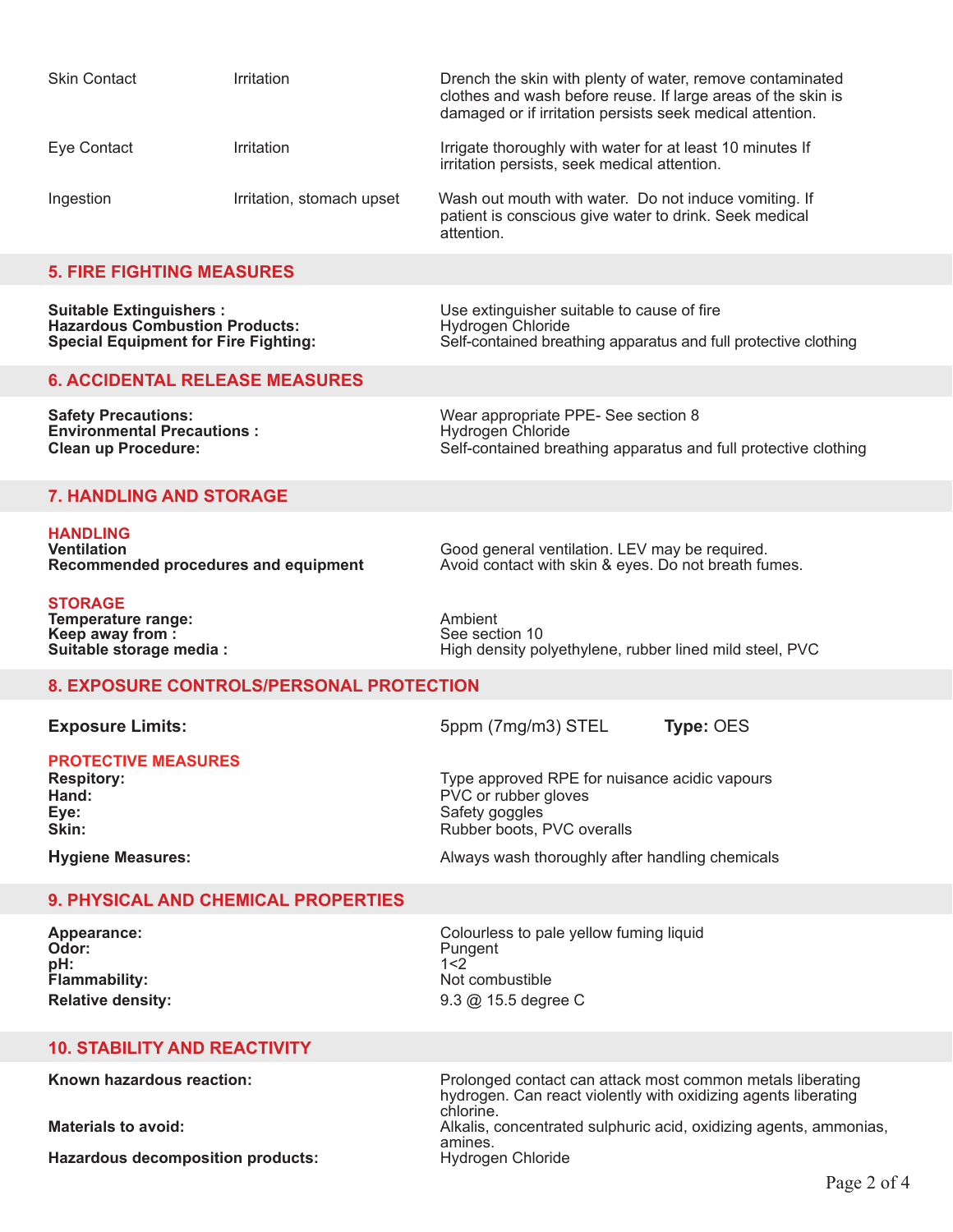## **11. Toxicological Information**

**Effects:** Inhalation of large quantities of mist or vapour may cause irritation. Irritating to eyes , skin and mucous membranes. Repeated exposure may cause ulceration of nasal septum and gums.

## **12. Ecological Information**

**Mobility:** Mobility: Mobility: The state of the state of the Highly volatile liquid, soluble in water, predicted to have high mobility in soil.<br>Neutrilized slowly by natural alkalinity. **Degradability: Neutrilized slowly by natural alkalinity: Bioaccumulative Potential:**<br> **Aduatic Toxicity:** Material does not bioaccumulate.<br>
Mithout neutralization large release **Aquatic Toxicity:** Without neutralization large releases can be fatal to fish and other aquatic life.

## **13. Disposal Considerations**

**Substance:** Via an authorized waste disposal contractor to an approved waste disposal site, observing all local and national regulations.

**Container:** As substance.

### **14. Transport Information**

**Shipping Name HYDROCHLORIC ACID SOLUTION** HYDROCHLORIC ACID<br>Hazard Class a R **Hazard Class** 8 8 **UN Number** UN1789 UN1789 **Hazard Labels** 8-Corrosive Substances 8-Corrosive Substances 8-Corrosive Substances



**US DOT CAnada TDG**

**Packing Group** II - Medium Danger II - medium Danger

### **DOT Special Provisions (49 CFR 172.102):**

A3-For combination packaging, if glass inner packaging (including ampules) are used, they must be packed with absorbant material in tightly closed metal receptacles before packing in outer packaging.

A6-For combination packaging, if plastic inner packaging is used, they must be packed in tightly closed metal receptacles before packing in outer packaging.

B3- MC 300, MC 301, MC 302, MC 303, MC 305, and MC 306 and DOT 406 Cargo tanks and DOT 57 Portable tanks are not authorized.

B15- Packaging must be protected with non-metallic linings impervious to the lading or have a suitable corrosion allowance.

IB2 - Authorized IBCs: Metal (31A, 31B, and 31N); Rigid plastics (31H1 and 31H2); Composite (31HZ1).

Additional requirement: Only liquids with a vapor pressure less than or equal to 110 kPa at 50 C (1.1bar at 122F), or 130kPaat 55 C (1.3bar at 131F) are authorized.

N41 - metal construction materials are not authorized for any part of a packaging which is normally in contact with the hazardous material.

T8 - 4 178.274 (d)(2) Normal.......Prohibited

TP2 - a. The maximum degree of filling must not exceed the degree of filling determined by the following: (image) Where: tr is the maximum mean bulk temperature during transport. If is the temperature in degrees celsius of the liquid during filling and is the mean coefficient of cubical expansion of the liquid between the mean temperature of the liquid during filling (tf) and the maximum mean bulk temperature during transportation (tr) both in degrees celsius. b. For liquids transported under ambient conditions may be calculated using the formula: (image) Where: d15 and d50 are the densities (in units of mass per unit volume) of the liquid at 15 C (59F) and 50 C (122F), respectively.

TP12 - This material is considered corrosive to steel.

**DOT packaging Exceptions (49 CFR 173.xxx):** 154 **DOT packaging Non Bulk (49 CFR 173.xxx):** 202 **DOT packaging Bulk ( 49 CFR 173.xxx):** 242